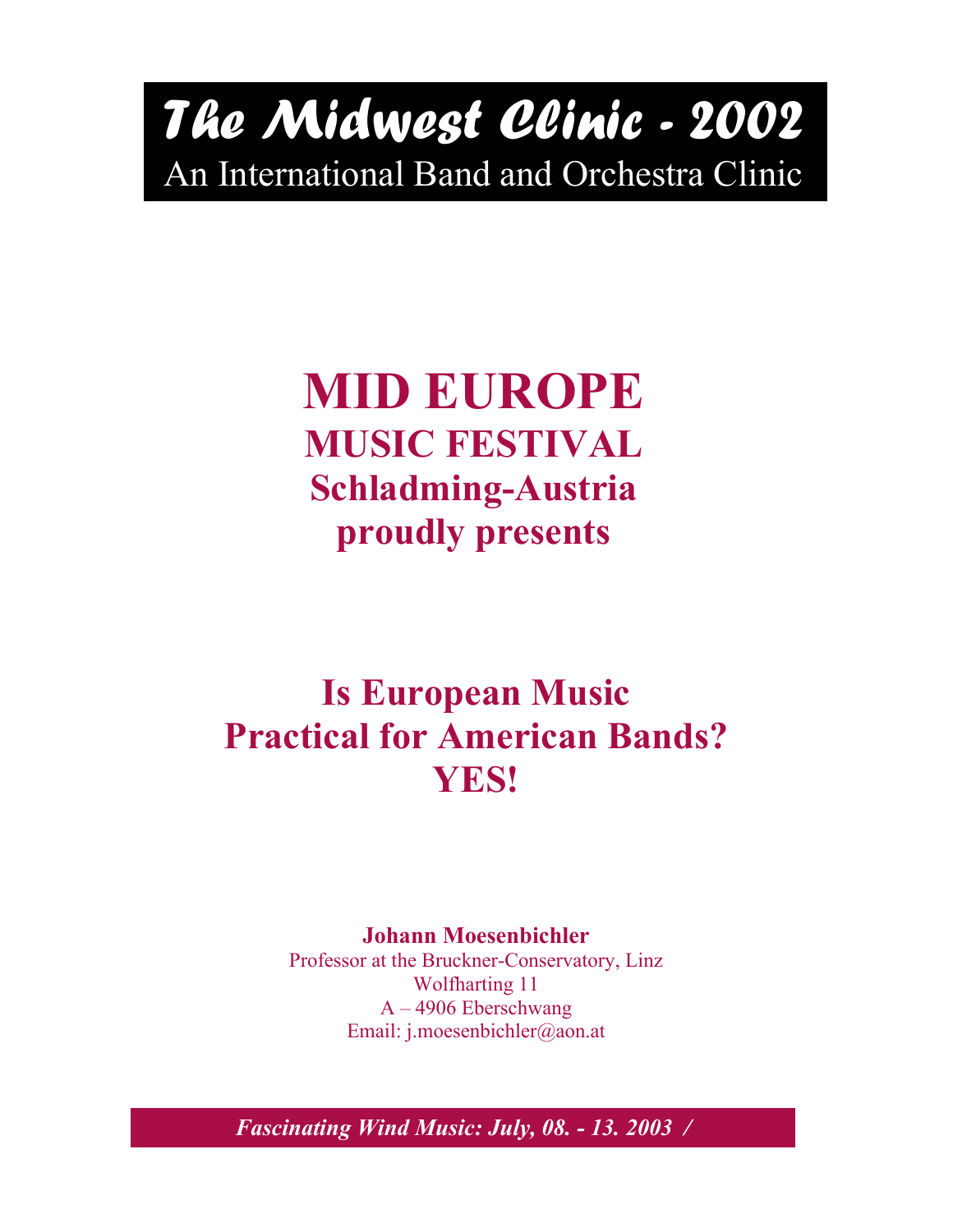### **Is European Music Practical for American Bands? YES!**

Ladies and gentlemen. That is our AUSTRIAN/European music you all know – a march. This music has a great tradition in our country. The New Year's Concert performed by the Vienna Philharmonic Orchestra is known the world over and at the end of this unique event there is always this march and our secret National Anthem – Johann Strauß's Waltz "The Blue Danube"!

A very warm welcome to our clinic. My name is Johann Moesenbichler. I lecture at the Anton Bruckner-Conservatory in Linz Austria and I am the president of Mid Europe-Conference and of WASBE-Division Austria.

In the next 50 minutes I would like to give you a brief insight of European Music. I hope, that all my information will convince that European Music is Practical for American Bands, too. But to start with, I would like to extend my grateful thanks to Mid West Clinic and its President Dr. Ray Cramer, Dr. David McCormic and to Kelly Jocius and the entire famous team. To have friends here in USA, especially in Chicago is a great honour for me.

Austria is a very small country of around eighty-four thousand square kilometres (it's around the size of the lake Michigan) and about eight million inhabitants. It is divided into nine federal states. Spread all over Austria there are roughly two thousand two hundred wind-bands, all over Europe about 55.000 bands.

What is the difference between Europe and USA? Most Bands in the States are a part of Schools. In Europe most bands are Community-Bands and we only have a few "school-bands". Other differences are the organisational structure, the systems and the method of "how to learn music".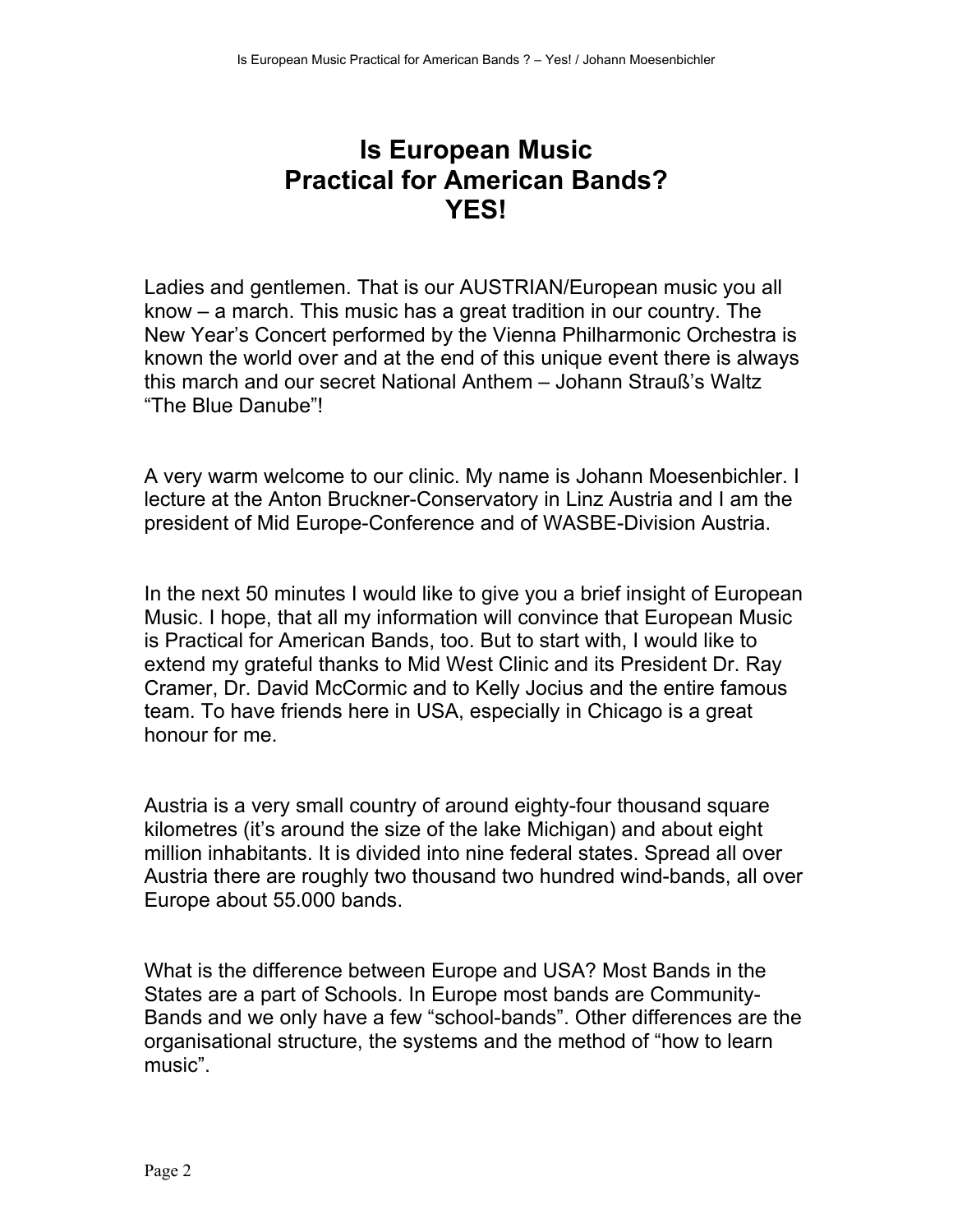The civilian Wind Music after the Second World War didn't take any notice of Paul Hindemith's idea about the quality in Wind Music. At that time all the bands were very small and its repertoire was based on folk music. for example: waltzes, marches and polkas.

During the last 35 Years, the European Wind Band Associations has began to reorganize the structures and the publishing companies published "new music". This was the beginning of the "new start".

The European Bands are legally protected organisations. There are therefore officers elected by the musicians (chairman, treasurer, secretary) and those appointed by the Executive Committee (bandmaster, drum-major). The officers work without beeing payed, although it is becoming more and more common to pay bandmasters retainers to cover their expenses and time. A European Community band will perform at numerous events in their local areas:

**Concerts** Church occasions Local festivities **Festivals** Entertainment evenings **Contests** 

A fundamental feature of the bands is their "youth work". Because for the last twenty-five years there has been a very well-functioning State Music Scholl system, over the last decade there has been a continual rise in the number and quality of pupils learning wind-instruments. All the bands which have a dedicated Youth Adviser and whose bandmaster knows how to motivate the youngsters with and through music have no problems keeping up their numbers. My band, the Community Band of Haag has currently sixty-five members and forty young learners of both sexes.

In that time young composers started to work and a new area was born in Europe!